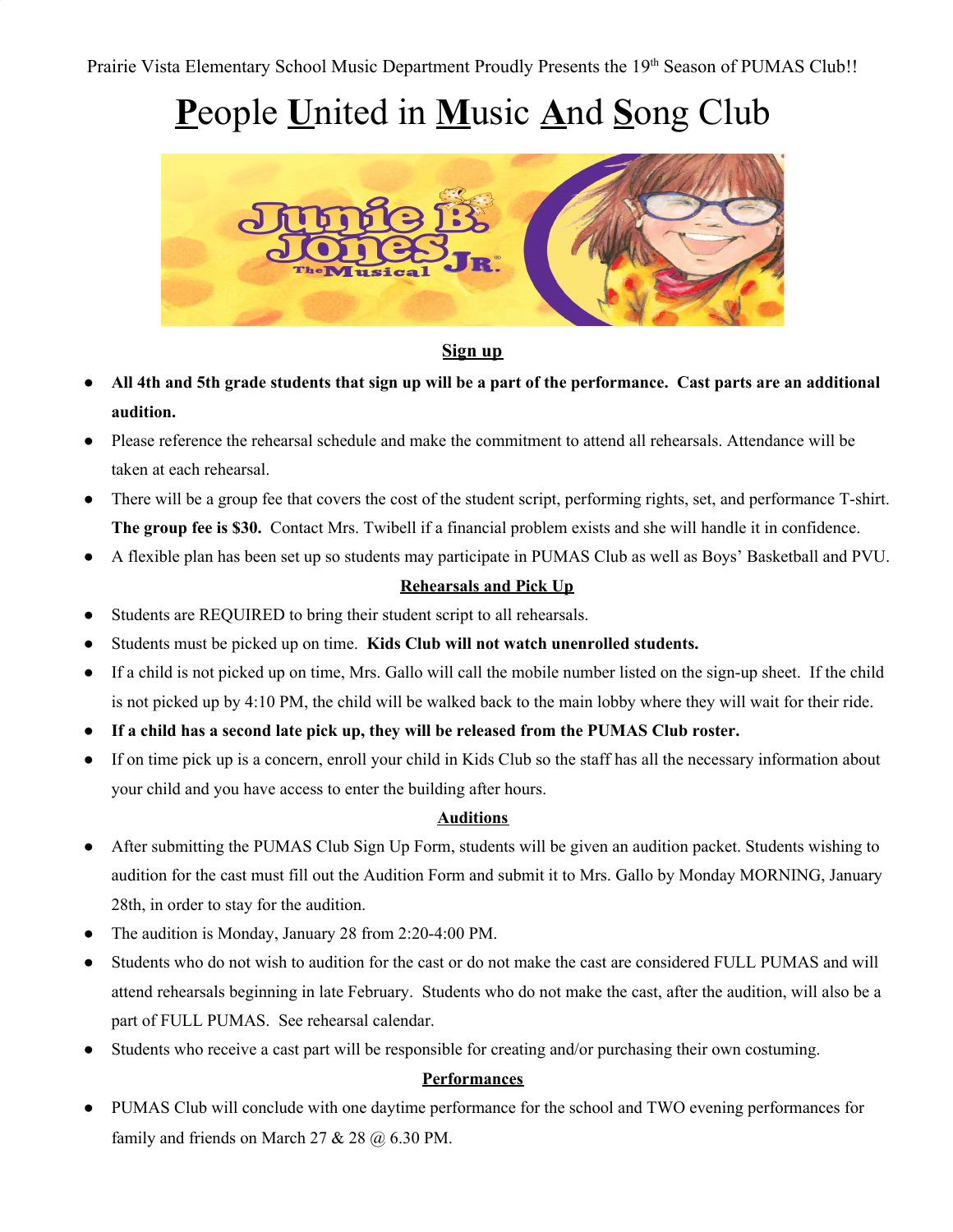## PUMAS Club!!

#### **Sign-Up Form and \$30 Fee Due by WEDNESDAY, January 23, 2019**

*Cash or checks payable to Prairie Vista*

| (Student Name)                                              | (Homeroom Teacher)                                                                                                  |
|-------------------------------------------------------------|---------------------------------------------------------------------------------------------------------------------|
| (Parent Email)                                              | (Mobile Number for Pick up)                                                                                         |
|                                                             | The \$30 group fee covers performing rights, student script, sets, and performance T-Shirt.                         |
| T-Shirt Size: Please circle size below:                     |                                                                                                                     |
| Youth Med. $(10-12)$                                        | Youth Large $(14-16)$<br><b>Adult Small</b><br><b>Adult Medium</b><br><b>Adult Large</b><br><b>Adult Volunteers</b> |
| (Parent/Guardian Name)                                      |                                                                                                                     |
| Please check area of interest and a coordinator will email. |                                                                                                                     |
| <b>Traffic Duty</b>                                         | Supervise students waiting to be picked up.                                                                         |
| Costume Coordinator                                         | Locate and coordinate costumes for small groups                                                                     |
| Props/Scenery                                               | Help create the background scenery and props.                                                                       |
| *Rehearsal Helper*                                          | One parent per rehearsal to help rehearse small group parts.                                                        |
|                                                             | *Must have a PV background check on file in the office.                                                             |

#### *By signing below, the student and parent/guardian agree to the PUMAS Club Pick up Policy.*

**PUMAS Club Pick up Policy:** If a child is not picked up on time, Mrs. Gallo will call the mobile number listed on the sign-up sheet. If the child is not picked up by 4:10 PM, the child will be walked back to the main lobby where they will wait for their ride. If a child has a second late pick up, they will be released from the PUMAS Club roster.

 $\_$  , and the contribution of the contribution of the contribution of the contribution of  $\mathcal{L}_\text{max}$ 

 $\mathcal{L}_\mathcal{L} = \{ \mathcal{L}_\mathcal{L} = \{ \mathcal{L}_\mathcal{L} = \{ \mathcal{L}_\mathcal{L} = \{ \mathcal{L}_\mathcal{L} = \{ \mathcal{L}_\mathcal{L} = \{ \mathcal{L}_\mathcal{L} = \{ \mathcal{L}_\mathcal{L} = \{ \mathcal{L}_\mathcal{L} = \{ \mathcal{L}_\mathcal{L} = \{ \mathcal{L}_\mathcal{L} = \{ \mathcal{L}_\mathcal{L} = \{ \mathcal{L}_\mathcal{L} = \{ \mathcal{L}_\mathcal{L} = \{ \mathcal{L}_\mathcal{$ 

(Student Signature) (Date)

(Parent/Guardian Signature) (Date)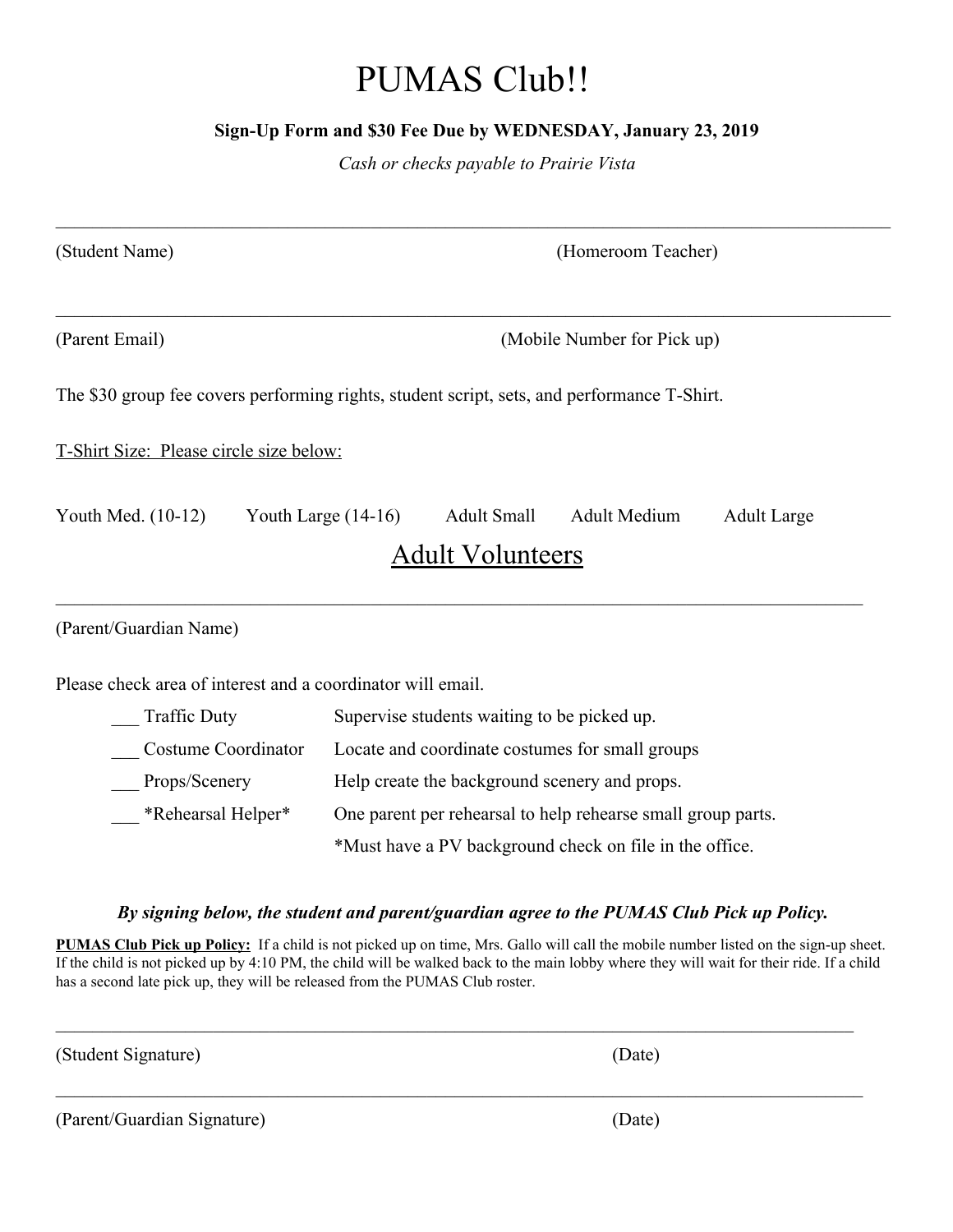### **PUMAS Club 2019 Rehearsal Calendar**

- Students must be picked up on time. Kids Club will not watch unenrolled students.
- If a child is not picked up on time, Mrs. Gallo will call the mobile number listed on the sign-up sheet. If the child is not picked up by 4:10 PM, the child will be walked back to the main lobby where they will wait for their ride.
- **● If a child has a second late pick up, they will be released from the PUMAS Club roster.**
- We are in need of snack donations for the cast group rehearsals. Parents can volunteer to send in prepackaged snacks for students to eat during break time. We will keep a supply of snacks in the music room. The cast and crew will be given a restroom and snack break around 3:00 PM.

#### **JANUARY**

- Wed. 23 Sign up form and money due
- Mon. 28 Audition Till 4:00
- Tues. 29 Cast List Announced
- Wed. 30 Principal Cast till 4:00

#### **FEBRUARY**

- Fri. 1 Principal Cast till 4:00
- Mon. 4 Cast Group 1 till 4:00
- Wed. 6 Cast Group 2 till 4:00
- Fri. 8 Principal Cast till 4:00
- Mon. 11 Cast Group 1 till 4:00
- Wed. 13 Cast Group 2 till 4:00
- Fri. 15 NO REHEARSAL-NO SCHOOL
- Mon. 18 NO REHEARSAL-NO SCHOOL
- Wed. 20 Cast Group 2 till 4:00
- Fri. 22 Principal Cast till 4:00
- Mon. 25 Cast Group 1 till 4:00
- Wed. 27 Cast Group 2 till 4:00

#### **MARCH**

|                        | Fri. 1     | Principal Cast till 4:00           |
|------------------------|------------|------------------------------------|
|                        | Mon. $4$   | FULL PUMAS till 3:15               |
|                        |            | Cast Group 1 till 4:00             |
|                        | Wed. 6     | FULL PUMAS till 3:15               |
|                        |            | Cast Group 2 till 4:00             |
|                        | Fri. 8     | Cast Group $1 & 2$ till 4:00       |
|                        | Mon. 11    | FULL PUMAS till 3:15               |
|                        |            | Cast Group 1 till 4:00             |
|                        | Wed. 13    | FULL PUMAS till 3:15               |
|                        |            | Cast Group 2 till 4:00             |
|                        | Fri. 15    | Cast Group 1 & 2 till 4:00         |
|                        | Mon. 18    | ALL till 4:00*                     |
|                        | Wed. 20    | ALL till 4:00*                     |
|                        | Fri. 22    | ALL till 4:00*                     |
|                        | Mon. 25    | ALL till 4:30*                     |
|                        | Tues. $26$ | ALL till 4:30*                     |
|                        | Wed. 27    | Daytime Performance for school     |
|                        |            | Evening Performance 6:30           |
|                        |            | 6:00 arrival for students          |
|                        |            | Thurs. 28 Evening Performance 6:30 |
|                        |            | 6:00 arrival for students          |
| * Snack Break provided |            |                                    |